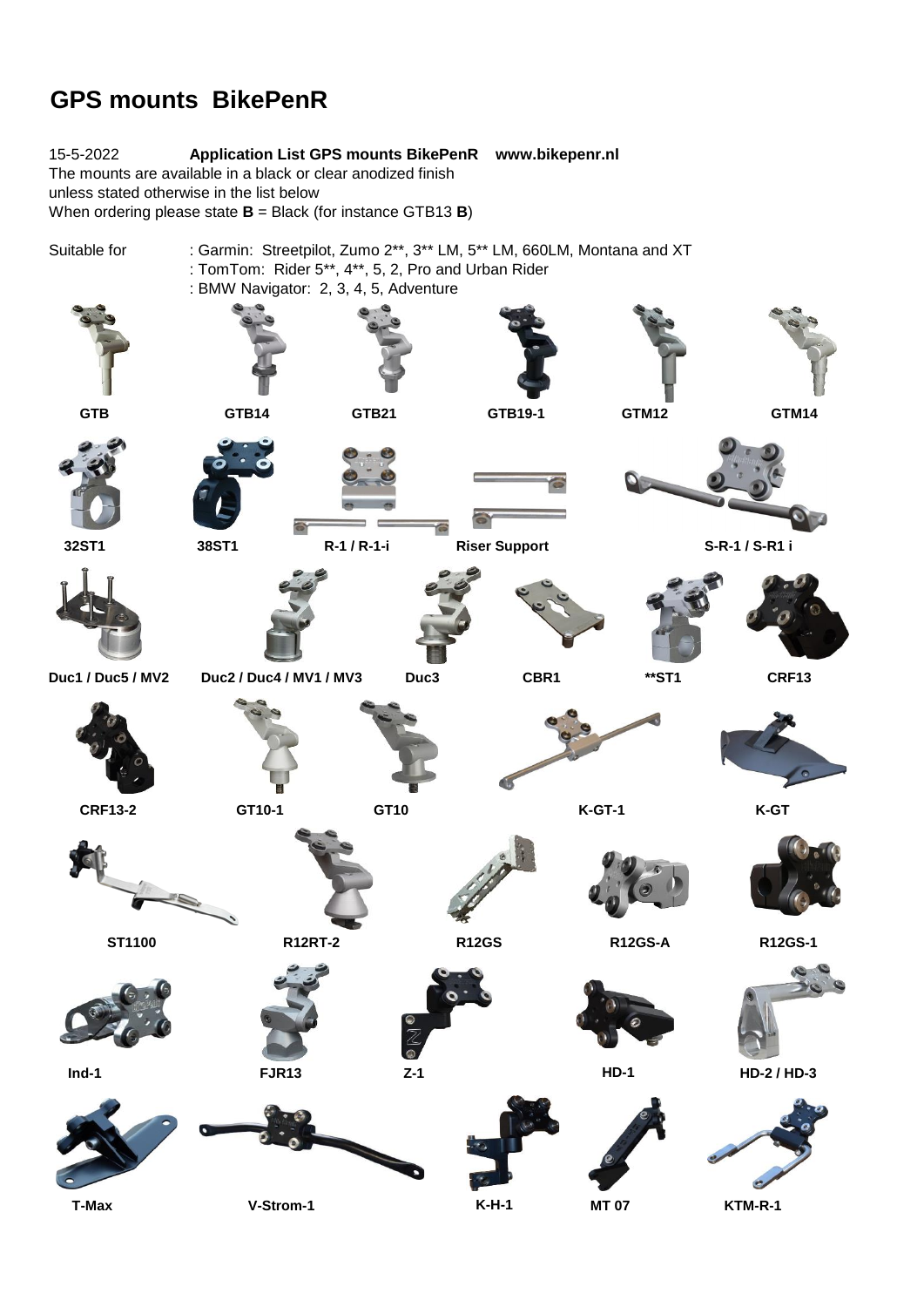| <b>Brand</b> | Model                                            | Year                           | Part nr.                | Remarks |
|--------------|--------------------------------------------------|--------------------------------|-------------------------|---------|
| Aprilia      | RSV1000 Mille<br>RSV4 R / RR<br><b>RS 660 LE</b> | 1999 / 09<br>2009 / 22<br>2022 | GTM14<br>GTM14<br>GTM14 |         |
|              | Tuono 125                                        | 2018 / 22                      | $S-R1$                  |         |
|              | Tuono 660 Factory                                | 2021 / 22                      | $S-R1$                  |         |
|              | Tuono V4 1000R / 1100 RR                         | 2003 / 22                      | $S-R1$                  |         |
|              | Mana 850 / S / GT                                | 2009 / 16                      | $S-R1$                  |         |
|              | Shiver 750 / S / 900                             | 2009 / 21                      | $S-R1$                  |         |
|              | Dorsoduro 750 / 900 / 1200                       | 2009 / 21                      | $S-R1$                  |         |
|              | Caponord                                         | 2013/17                        | $S-R1$                  |         |
|              | Tuareg 660                                       | 2022                           | R12GS-1                 |         |
|              | <b>SRV 850</b>                                   | 2012 / 17                      | $S-R1$                  |         |
| Benelli      | TNT 899 / 1130                                   | /2010                          | $R-1$                   |         |
|              | TRE - K 899 / 1130                               | /2017                          | $R-1$                   |         |
|              | <b>TRK 800</b>                                   | 2022                           | $R-1$                   |         |
|              | TRK 502 / X                                      | 2018 / 22                      | R12GS-A                 |         |
|              | <b>BN 600 GT</b>                                 | 2016/18                        | $S-R1$                  |         |
|              | <b>BN 302</b>                                    | 2016 / 19                      | $S-R1$                  |         |
|              | <b>BN 125</b>                                    | 2019 / 22                      | 28ST1                   | 11/8"   |
|              | Imperiale 400                                    | 2019 / 22                      | $S-R1$                  |         |
|              | <b>SN 600N</b>                                   | 2015/16                        | $S-R1$                  |         |
|              | SN 251 / 305                                     | 2015/16                        | $S-R1$                  |         |
|              | Leoncino 500 / Trail<br>752 S                    | 2016 / 22<br>2019 / 22         | $S-R1$<br>$S-R1$        |         |
|              | 502 C                                            | 2019 / 22                      | $S-R1$                  |         |
|              |                                                  |                                |                         |         |
| <b>BMW</b>   | K 1200 S / R                                     | Allen                          | GT10                    |         |
|              | K 1300 S / R                                     | allen - 2016                   | GT10                    |         |
|              | K 1600GT / GTL                                   | 2011 / 22                      | GT10-1                  |         |
|              | K 1600 Grand America                             | 1018 / 22                      | GT10-1<br>$R-1$         |         |
|              | K 1600 Grand America Handlebar<br>K 1600 Bagger  | 1018/22<br>2017 / 22           | GT10-1                  |         |
|              | K 1600 Bagger<br>Handlebar                       | 2017 / 22                      | $R-1$                   |         |
|              | K 12 / 1300 GT                                   | 2006 / 11                      | K-GT                    |         |
|              | K1200GT                                          | 2003 / 05                      | $K-GT-1$                |         |
|              | R 18 / Classic                                   | 2020 / 22                      | $S-R1$                  |         |
|              | R 1200GS                                         | 2013/18                        | R12GS-1                 |         |
|              | R 1250GS                                         | 2019 / 22                      | R12GS-1                 |         |
|              | R 1200GS Adventure                               | 2014 / 18                      | R12GS-1                 |         |
|              | R 1250GS Adventure                               | 2019 / 22                      | R12GS-1                 |         |
|              | R 1200GS Adventure                               | $<$ / 2013                     | R12GS-A                 |         |
|              | R 1200GS                                         | 2008 / 12                      | <b>R12GS</b>            |         |
|              | R 1200GS                                         | $<$ / 2007                     | $S-R1$                  |         |
|              | R 1200RT                                         | > 2013                         | $S-R1$                  |         |
|              | R 1200RT                                         | 2014 / 18                      | <b>R12RT-2</b>          |         |
|              | R 1250RT                                         | 2019 / 22                      | <b>R12RT-2</b>          |         |
|              | R 1200RS                                         | 2015/18                        | $S-R1$                  |         |
|              | R 1250RS                                         | 2019 / 22                      | $S-R1$                  |         |
|              | R 1200R                                          | 2008 / 18                      | $S-R1$                  |         |
|              | R 1250R                                          | 2019 / 22                      | $S-R1$                  |         |
|              | R Nine T / Scrambler / Urban                     | 2014 / 22                      | $S-R1$                  |         |
|              | R nine T Racer                                   | 2018 / 19                      | GTB16-1                 |         |
|              | M 1000RR                                         | 2022                           | GTB 16-1                |         |
|              | S 1000RR / HP4                                   | 2010 / 19                      | GTB16-1                 |         |
|              | S 1000RR                                         | 2020 / 22                      | GTB16-2                 |         |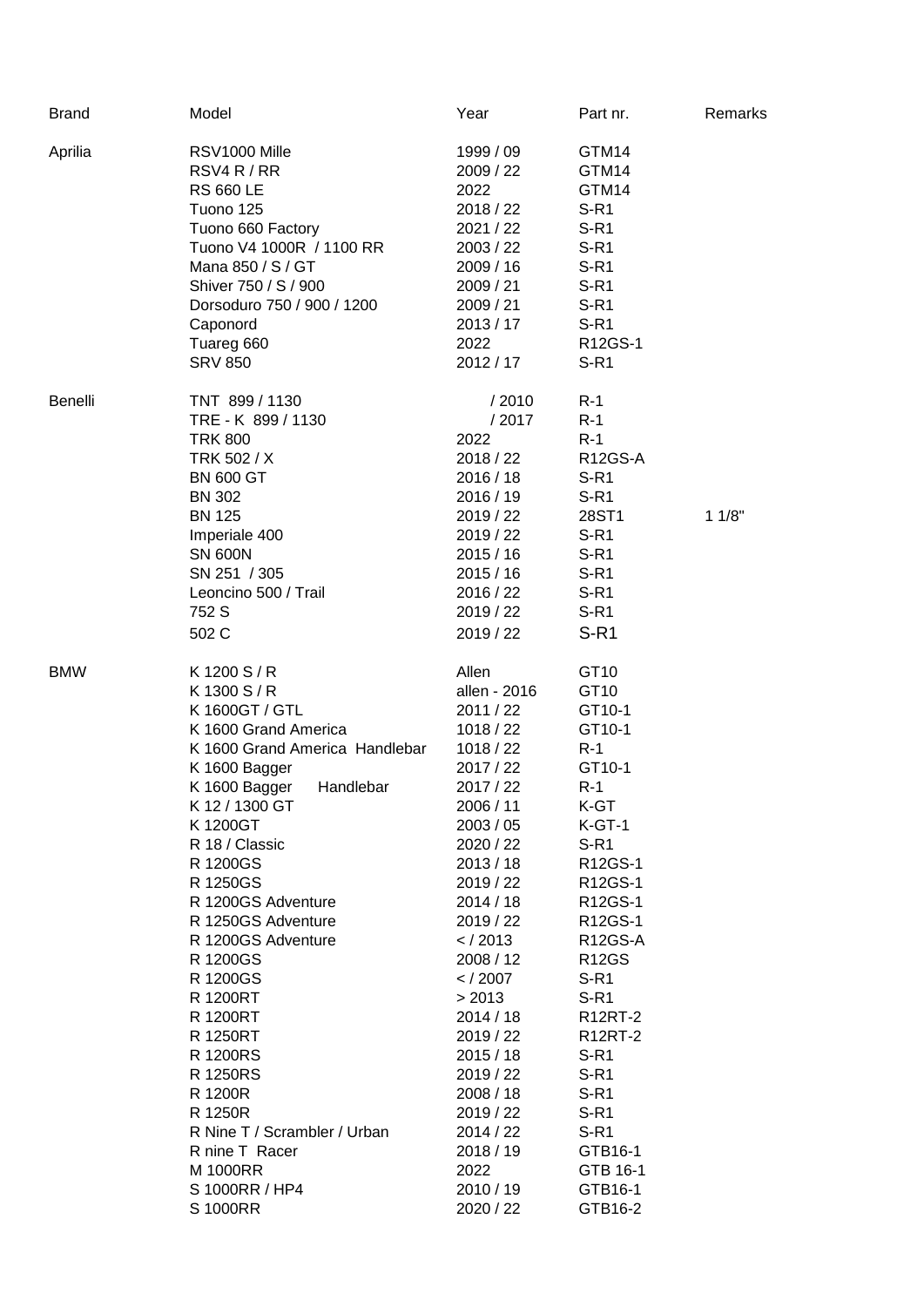|         | S1000R<br>S 1000XR<br>F 900XR<br>F 900R<br>F 850GS<br>F 800 GS Adventure<br>F 800 / GS / GT<br>F 800ST / Tourer<br>F 800R<br>F 750GS<br>F 700GS                                                                                                                                                                                  | 2014 / 22<br>2015 / 22<br>2020 / 22<br>2020 / 22<br>2018 / 22<br>2013/18<br>2008 / 18<br>2008 / 13<br>2009/19<br>2018 / 22<br>2013/18 | $S-R1$<br>R12GS-1<br>$S-R1$<br>$S-R1$<br>$S-R1$<br>R12GS-A<br>28ST1<br>22ST1-a<br>$S-R1$<br>$S-R1$<br>$S-R1$                                                                | 11/8"<br>7/8"        |
|---------|----------------------------------------------------------------------------------------------------------------------------------------------------------------------------------------------------------------------------------------------------------------------------------------------------------------------------------|---------------------------------------------------------------------------------------------------------------------------------------|-----------------------------------------------------------------------------------------------------------------------------------------------------------------------------|----------------------|
|         | G 650GS / Tourer / Sertäo<br>G 310 / R / GS<br>C 1200CL<br>R 1150 RT                                                                                                                                                                                                                                                             | 2008 / 17<br>2016 / 22                                                                                                                | 22ST1-a<br>$S-R1$<br>$S-R1$<br>$R-1$                                                                                                                                        | 7/8"                 |
| Cagiva  | Gran Canyon Allroades<br>GT1000 Touring<br>Raptor 650i<br>Raptor 1000                                                                                                                                                                                                                                                            | 2000<br>2009 / 10<br>2009 / 10<br>2009 / 10                                                                                           | 22ST1<br>22ST1<br>$S-R1$<br>$S-R1$                                                                                                                                          | 7/8"<br>7/8"         |
| CF Moto | 800 MT<br>700 CL Heritage<br>650 TK<br>650 TK-C<br>650 NK<br>650 GT<br>650 MT<br>400 NK<br>150 NK                                                                                                                                                                                                                                | 2022<br>2022<br>2016 / 17<br>2016 / 17<br>2016 / 17<br>2020 / 22<br>2020 / 22<br>2020 / 22<br>2016 / 22                               | $S-R1$<br>$S-R1$<br>$S-R1$<br>$S-R1$<br>$S-R1$<br>$S-R1$<br>$S-R1$<br>$S-R1$<br>$S-R1$                                                                                      |                      |
| Ducati  | Desmosedici<br>Panigale V4<br>Panigale V2<br>1299 / 1199 / 959 / 899 Panigale<br>1198 / S / R / SP<br>1098 / 1098S / 1098R<br>999<br>998<br>996<br>916<br>848 / Evo / Evo corse SE<br>749/S<br>748<br>Monster S 4<br>ST2 / ST3 / ST4                                                                                             | 2018 / 22<br>2020 / 22                                                                                                                | Duc1<br>Duc <sub>5</sub><br>Duc1<br>Duc1<br>Duc 1<br>Duc 1<br>Duc 1<br>Duc 1<br>Duc 1<br>Duc 1<br>Duc 1<br>Duc 1<br>Duc 1<br>Duc <sub>2</sub><br>Duc <sub>2</sub><br>$S-R1$ |                      |
|         | Monster 696 / 796 / 797 / 821<br>1200S / 950<br>Monster 1200R<br>Monster 1100S / Evo / Diesel<br>GT1000 Bicolore<br>Multistrada 1100<br>Multistrada 1000DS / 1100 S<br>Multistrada 620<br>Multistrada V4 / S<br>Multistrada 1260 / S / Enduro<br>Multistrada 1200 S / Enduro<br>Multistada 950 / S / Enduro<br>Hyperstrada / 939 | 2009 / 21<br>2016 / 19<br>2009/13<br>2008<br>2021/22<br>2018 / 22<br>2010/18<br>2017 / 22<br>2013/16                                  | $K-H-1$<br>$S-R1$<br>22ST1<br>22ST1<br>$S-R1$<br>22ST1<br>$S-R1$<br>$S-R1$<br>S-R <sub>1</sub><br>$S-R1$<br>$S-R1$                                                          | 7/8"<br>7/8"<br>7/8" |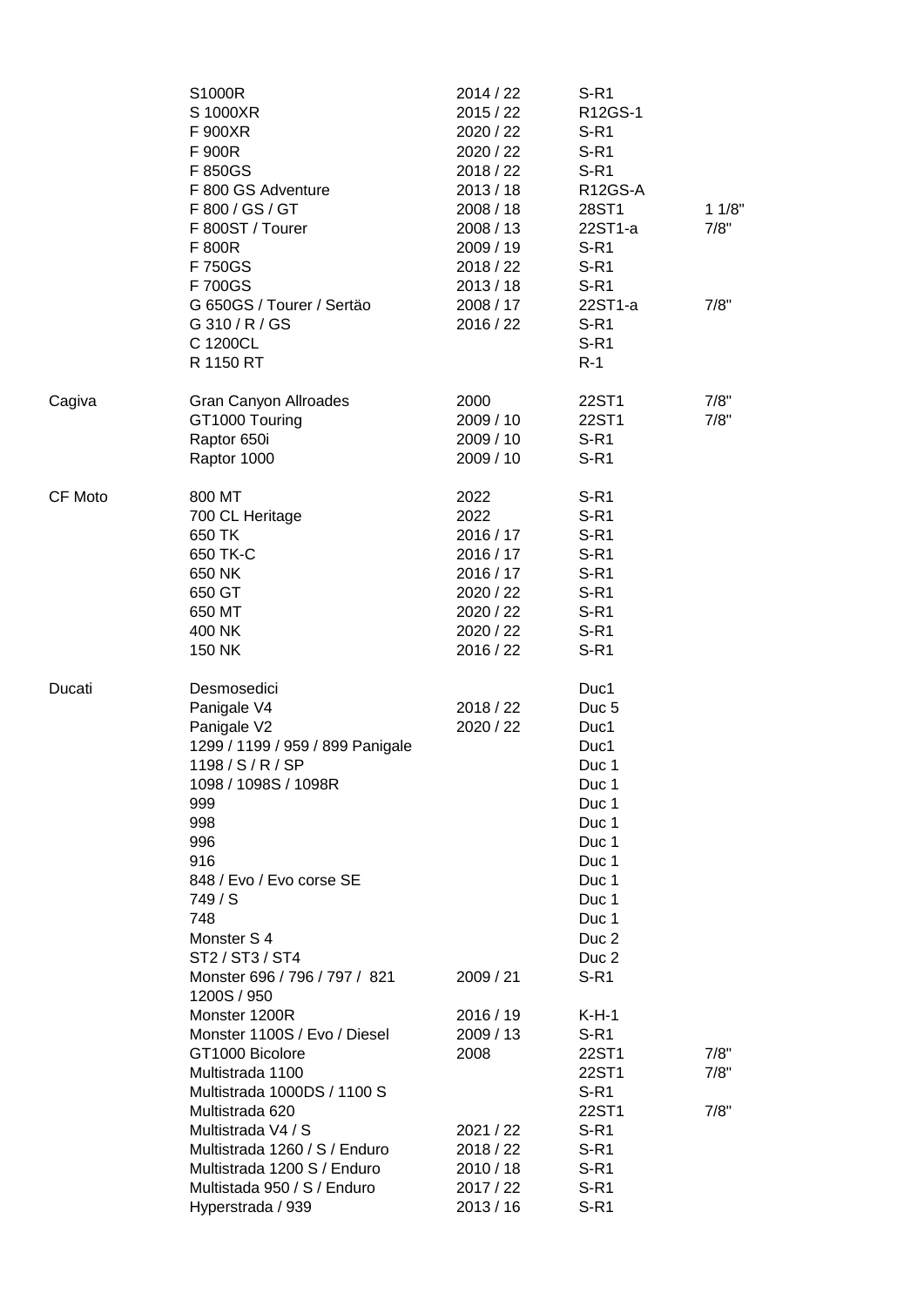|                        | Hypermotard 1100 / Evo / 796 /<br>SP / 939 / 950 |           | 2009 / 22   | $S-R1$            |       |
|------------------------|--------------------------------------------------|-----------|-------------|-------------------|-------|
|                        | Streetfighter V4 / S / SP                        |           | 2020 / 22   | $S-R1$            |       |
|                        | Streetfighter V2 / S / 848 / 959                 |           | 2010/15     | $S-R1$            |       |
|                        | X-Diavel                                         |           | 2016 / 22   | $K-H-1$           |       |
|                        | Diavel 1260 / S                                  |           | 2019 / 22   | $K-H-1$           |       |
|                        | Diavel / Strada                                  |           | 2011/19     | $S-R1$            |       |
|                        | Diavel Roadster Windshield                       |           | 2011/13     | $S-R1 + A-08$     |       |
|                        | Dessert X                                        |           | 2022        | $S-R1$            |       |
|                        | Supersport / S                                   |           | 2017 / 22   | Duc4              |       |
|                        | 900SS SuperSport                                 |           | 2000 / 02   | Duc <sub>3</sub>  |       |
|                        | 800SS SupurSport                                 |           | 2003 / 07   | Duc <sub>3</sub>  |       |
|                        | Scrambler/ Sport / I-con / 1100                  |           | 2015 / 22   | $S-R1$            |       |
|                        | Nightshift / Sixty 2                             |           |             |                   |       |
| Gilera                 | Fuoco 500ie                                      |           | 2012/18     | $S-R1$            |       |
| <b>Harley Davidson</b> | Road King                                        |           |             | $HD-2$            | 1"    |
|                        | Road King Special                                |           | 2017/22     | $HD-3$            | 11/4" |
|                        | Electra Glide                                    |           | 1996 / 2013 | $HD-1$            |       |
|                        | <b>Street Glide</b>                              |           | 2006 / 2014 | $HD-1$            |       |
|                        | <b>Sport Glide</b>                               |           | 2018 / 22   | $S-R1-i$          |       |
|                        | <b>Street Bob</b>                                |           | 2018/22     | $R-1-i$           |       |
|                        | <b>Street Bob</b>                                |           | 2013/17     | $S-R1-i$          |       |
|                        | Sportster                                        |           | 2022        | $R-1-i$           |       |
|                        | <b>Super Glide Custom</b>                        |           | 2013 / 15   | $S-R1-i$          |       |
|                        | Wide Glide                                       |           | 2010 / 17   | $S-R1-i$          |       |
|                        | Low Rider                                        |           | 2016 / 22   | $S-R1-i$          |       |
|                        | Fat Bob / 114                                    |           | 2008 / 22   | $S-R1-i$          |       |
|                        | Switch Back                                      |           | 2013/17     | $S-R1-i$          |       |
|                        | Fat Boy / Secial / 114                           |           | 2007 / 22   | 32ST1             | 11/4" |
|                        | Deluxe                                           |           | 2013 / 20   | $S-R1-i$          |       |
|                        | Heritage Softail Classic / 107 / 114             |           | 2009 / 22   | $S-R1-i$          |       |
|                        | <b>Breakout</b>                                  |           | 2013 / 22   | 32ST1             | 11/4" |
|                        | V-Rod Muscle                                     |           | 2018        | 38ST1             |       |
|                        | Street 750                                       |           | 2015/20     | $S-R1$            |       |
| Honda                  | CB 125R / 300R                                   |           | 2018 / 22   | 28ST1             | 11/8" |
|                        | <b>CB 500F</b>                                   |           | 2013 / 22   | $S-R1$            |       |
|                        | CB 500 X                                         |           | 2019 / 22   | CRF <sub>13</sub> |       |
|                        | CB 600F / Hornet                                 |           | 2007 / 13   | $S-R1$            |       |
|                        | <b>CB 650F</b>                                   |           | 2014/21     | $S-R1$            |       |
|                        | <b>CB 650R</b>                                   |           | 2019/22     | $S-R1$            |       |
|                        | CB 900F / Hornet                                 |           | 2003 / 07   | 22ST1             | 7/8"  |
|                        | CB 1000R / +                                     |           | 2009 / 22   | $S-R1$            |       |
|                        | CB 1100 / RS / EX                                |           | 2013 / 20   | 22ST1             | 7/8"  |
|                        | CB 1300A / S                                     |           | 2008 / 12   | 22ST1             | 7/8"  |
|                        | <b>CBF 125</b>                                   |           | 2013/16     | $S-R1$            |       |
|                        | CBF 600 N / S                                    |           | 2008 / 13   | 22ST1             | 7/8"  |
|                        | CBF 1000 / F                                     |           | 2006 / 16   | 22ST1             | 7/8"  |
|                        | <b>CBR 600F</b>                                  |           | 1987 / 2006 | GTB19             |       |
|                        | <b>CBR 600F</b>                                  |           | 2011/14     | GTB19-1           |       |
|                        | <b>CBR 650F</b>                                  |           | 2015 / 19   | GTB18B            |       |
|                        | <b>CBR 1000F</b>                                 |           | Allen       | GTB19             |       |
|                        | <b>CBR 500R</b>                                  |           | 2013 / 22   | GTB18B            |       |
|                        | CBR 600RR                                        |           | 2003/06     | GTB18B            |       |
|                        | CBR 600RR                                        |           | 2007 / 16   | GTB13             |       |
|                        | <b>CBR 650R</b>                                  |           | 2021 / 22   | GTB18B            |       |
|                        | <b>CBR 900R</b>                                  | Fireblade | 1994        | GTB19             |       |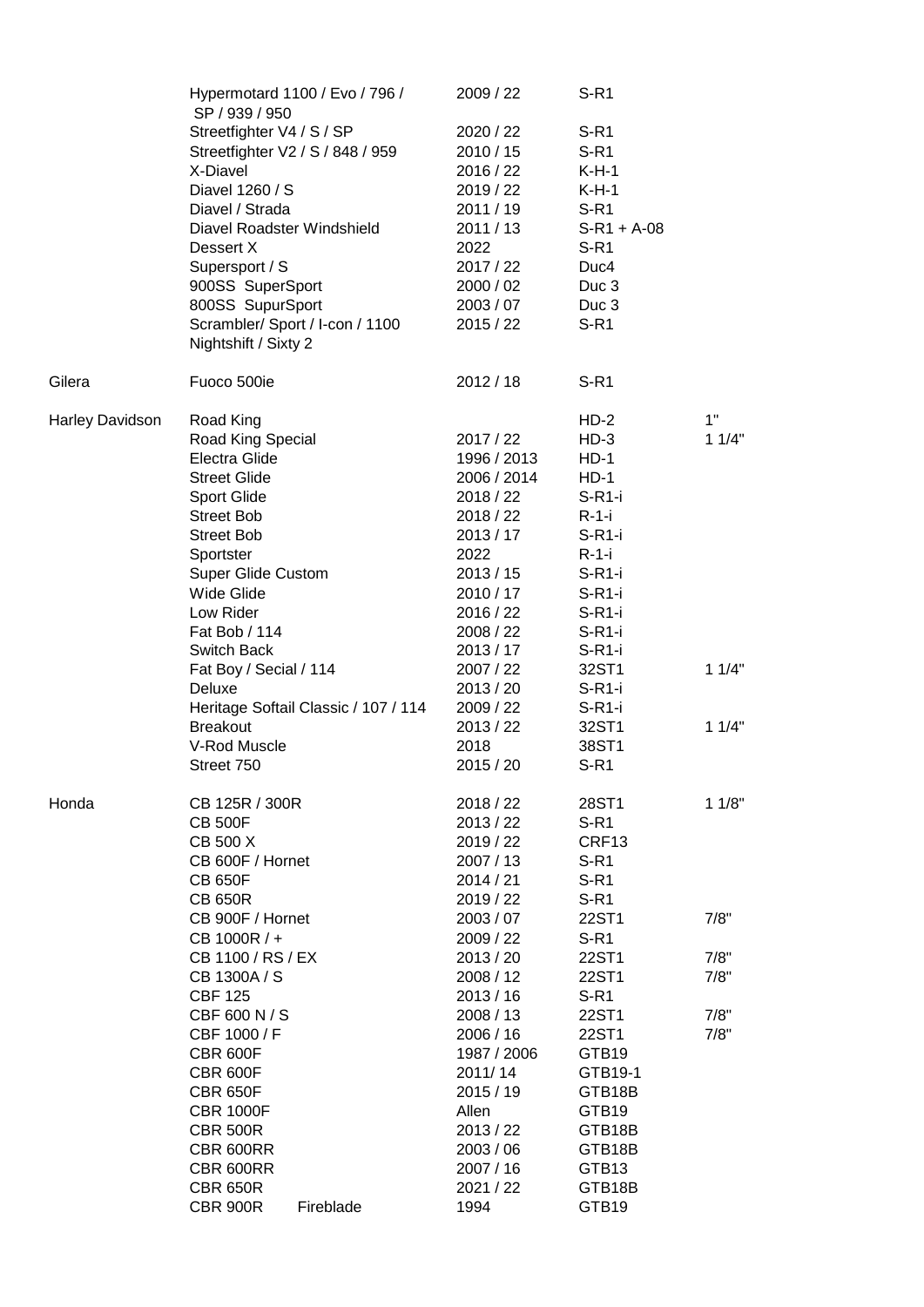|           | CBR 900RR<br>Fireblade<br><b>CBR 1000RR</b><br><b>CBR 1000RR</b> | 2000 / 03<br>2008 / 22<br>2004 / 07 | GTB <sub>13</sub><br>GTB23<br>CBR <sub>1</sub> |       |
|-----------|------------------------------------------------------------------|-------------------------------------|------------------------------------------------|-------|
|           | <b>CBR 1100XX</b><br><b>Blackbird</b><br>CTX 700 / N             | Allen<br>2014/16                    | GTB19<br>$S-R1$                                | M*    |
|           | <b>CTX 1300 DX</b>                                               | 2014/16                             | $S-R1$                                         |       |
|           | CRF 1000 L Africa Twin                                           | 2016 / 17                           | CRF13                                          |       |
|           | CRF 1000 L Africa Twin                                           | 2016 / 19                           | <b>CRF13-2</b>                                 |       |
|           | CRF 1100 L Africa Twin                                           | 2020 / 22                           | $S-R1$                                         |       |
|           | <b>NC 700S / X</b>                                               | 2012 / 17                           | $S-R1$                                         |       |
|           | NC 700D / S Integra                                              | 2012/19                             | <b>GTS</b>                                     | 12mm  |
|           | <b>NC 750S / X</b>                                               | 2015/22                             | $S-R1$                                         |       |
|           | NM4 Vultus                                                       | 2015/17                             | $S-R1$                                         |       |
|           | <b>VFR 750</b>                                                   | Allen                               | GTB19                                          |       |
|           | VFR 800F / V-Tec                                                 | $<$ / 2019                          | GTB19                                          |       |
|           | VFR 800X Crossrunner                                             | 2011/14                             | <b>GTS</b>                                     | 13mm  |
|           | VFR 800X Crossrunner                                             | 2015/19                             | 28ST1                                          | 11/8" |
|           | <b>VFR 1200F</b>                                                 | 2010 / 17<br>2012/19                | GTB19-1                                        |       |
|           | VFR 1200X Cross Tourer<br><b>VTR 1000F</b><br>Firestorm          | Allen                               | 28ST1<br>GTB19                                 | 11/8" |
|           | <b>VTR 1000SP1</b>                                               | Allen                               | GTB13                                          |       |
|           | VT 1100C2 Shadow                                                 |                                     | 25ST1                                          | 1"    |
|           | VT 1100C2 Shadow Ace                                             |                                     | 25ST1                                          | 1"    |
|           | VT 750C /CA / CS / C2 / Shadow                                   | 2008 / 17                           | 25ST1                                          | 1"    |
|           | <b>VT 750 S</b>                                                  | 2011/13                             | $S-R1$                                         |       |
|           | ST 1100 PanEuropean                                              |                                     | ST1100                                         |       |
|           | Hornet 600                                                       | 2009                                | 22ST1                                          | 7/8"  |
|           | NT 1100                                                          | 2022                                | $S-R1$                                         |       |
|           | NT 650V / NT 700V<br>Deauville                                   | 2009 / 17                           | $S-R1$                                         |       |
|           | XL1000V Varadero                                                 | 2009 / 12                           | $S-R1$                                         |       |
|           | XL 650V Transalp                                                 | 2005                                | 22ST1                                          | 7/8"  |
|           | XL 700V Transalp                                                 | 2008 / 12                           | $S-R1$                                         |       |
| Husqvarna | 900R Nuda                                                        | 2012 / 17                           | 28ST1                                          | 11/8" |
|           | Norden 901                                                       | 2022                                | 28ST1                                          |       |
|           | 701 Supermoto / Enduro / LR                                      | 2020 / 22                           | $S-R1$                                         |       |
|           | 701 Svartpilen                                                   | 2020 / 22                           | $S-R1$                                         |       |
|           | 701 Len<br>TR 650 Terra / Strada                                 | 2019                                | $S-R1$                                         |       |
|           |                                                                  | 2013/17                             | 22ST1                                          | 7/8"  |
| Hyosung   | GT 125 Naked                                                     | 2013 / 21                           | $S-R1$                                         |       |
|           | GT 250i Naked                                                    | 2013 / 21                           | $S-R1$                                         |       |
|           | GT 650i Naked                                                    | 2013 / 21                           | $S-R1$                                         |       |
|           | ST 700i De Luxe                                                  | 2013 / 21                           | 25ST1                                          | 1"    |
|           | <b>GV 125i</b>                                                   | 2013 / 21                           | 22ST1                                          | 7/8"  |
|           | GV 250i Classic                                                  | 2013 / 21                           | 22ST1                                          | 7/8"  |
|           | <b>GD 250i</b>                                                   | 2013 / 21                           | $S-R1$                                         |       |
|           | Aquila Bobber 125 / 300                                          | 2020 / 21                           | 28ST1                                          | 11/8" |
| Indian    | Chief                                                            | 2022                                | $R-1$                                          |       |
|           | Chief Classic / Vintage                                          | 2014 / 21                           | $Ind-1$                                        |       |
|           | <b>Chief Dark Horse</b>                                          | 2015/21                             | $Ind-1$                                        |       |
|           | Scout / Bobber / Sixty                                           | 2015/22                             | $R-1$                                          |       |
|           | Springfield                                                      | 2017 / 22                           | $Ind-1$                                        |       |
|           | Springfield Dark Horse                                           | 2017 / 22                           | $Ind-1$                                        |       |
| Kawasaki  | ZX 6R<br>ZX 9R                                                   | 2005 / 08<br>2002                   | GTB15<br>GTB13                                 |       |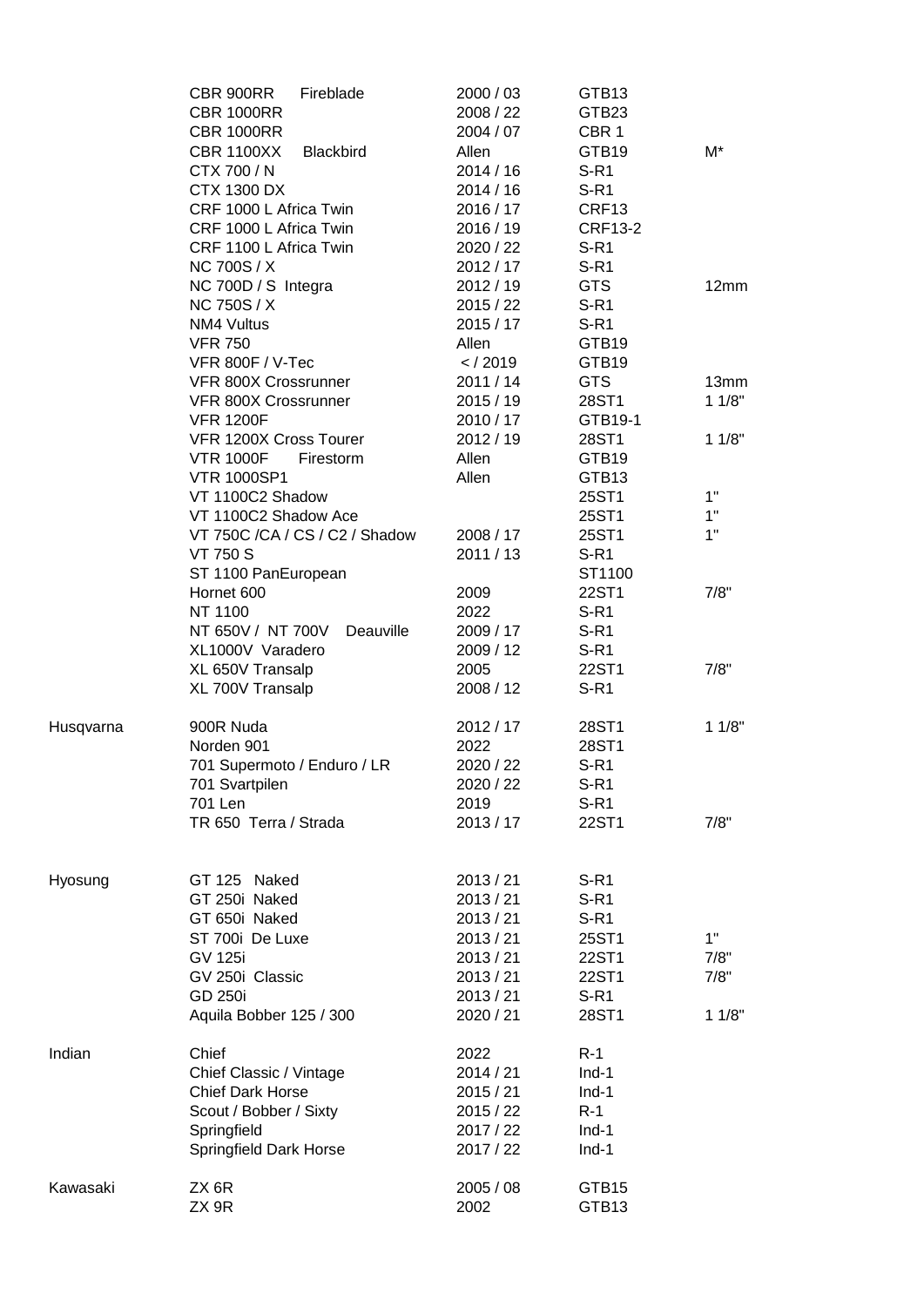|            | <b>ZX 10R</b><br><b>ZX 12R</b>           | 2004 / 05<br>2002 / 2006 | GTB15<br>GTB15   |       |
|------------|------------------------------------------|--------------------------|------------------|-------|
|            | <b>ZRX 1200R</b>                         |                          | $S-R1$           |       |
|            | <b>ZZR 1400</b><br>GTR 1400              | 2007 / 19                | GTB15            |       |
|            | VN 1500CL Vulcan                         | 2007 / 17                | GTM12<br>25ST1   | 1"    |
|            |                                          | 2009 / 10                |                  | 1"    |
|            | <b>VN 2000</b><br>VN 1700 Classic Tourer | 2009 / 16                | 25ST1<br>25ST1   | 1"    |
|            | VN 1700 Classic Voyager                  | 2011 / 16                | 32ST1            | 11/4" |
|            | VN 900 Classic / Custom                  | 2009 / 16                | 25ST1            | 1"    |
|            | Vulcan S                                 | 2016 / 22                | $H-K-1$          |       |
|            | W 800 / S                                | 2011 / 22                | $S-R1$           |       |
|            | ER <sub>6N</sub>                         | 2012/16                  | $H-K-1$          |       |
|            | ER <sub>6N</sub>                         | 2009 / 11                | $S-R1$           |       |
|            | ER <sub>6F</sub>                         | 2009 / 16                | $S-R1$           |       |
|            | Z 125                                    | 2019 / 22                | $S-R1$           |       |
|            | Z 250 SL                                 | 2016                     | $S-R1$           |       |
|            | Z 300                                    | 2015/18                  | $S-R1$           |       |
|            | Z400                                     | 2019 / 22                | 22ST1            | 7/8"  |
|            | Z 650RS                                  | 2022                     | $S-R1$           |       |
|            | Z 650 Ninja                              | 2017 / 22                | GTM12            |       |
|            | Z 750                                    | 2004 / 12                | $S-R1$           |       |
|            | Z 800                                    | 2013 / 16                | $S-R1$           |       |
|            | Z 900                                    | 2018 / 22                | $K-H-1$          |       |
|            | Z 900RS / Cafe                           | 2018 / 22                | $S-R1$           |       |
|            | Z 1000                                   | 2003 / 09                | $S-R1$           |       |
|            | Z 1000                                   | 2010 / 13                | $S-R1$           |       |
|            | Z1000 / R                                | 2014 / 21                | $Z-1$            |       |
|            | Z 1000SX                                 | 2011 / 21                | GTM12            |       |
|            | Z H2 SX Ninja                            | 2018 / 22                | GTB15            |       |
|            | Versys 300                               | 2017 / 21                | $S-R1$           |       |
|            | Versys 649                               | 2009 / 14                | $S-R1$           |       |
|            | Versys 650                               | 2015/21                  | $S-R1$           |       |
|            | Versys 650                               | 2022                     | CRF13            |       |
|            | Versys 1000                              | 2012 / 14                | R <sub>1</sub>   |       |
|            | Versys 1000                              | 2015/21                  | 28ST1            | 11/8" |
| KTM        | 990 Supermoto / R / Adventure            | 2009/16                  | $S-R1$           |       |
|            | 1290 Adventure / S / R                   | 2015 / 22                | $R-1$            |       |
|            | 1190 Adventure / R                       | 2013/16                  | $R-1$            |       |
|            | 1090 Adventure / R                       | 2018 / 19                | $R-1$            |       |
|            | 1050 Adventure                           | 2016 / 17                | $R-1$            |       |
|            | 890 Adventure / R                        | 2021 / 22                | $R-1$            |       |
|            | 790 Adventure / R                        | 2019 / 21                | $R-1$            |       |
|            | 890 Duke R                               | 2020 / 22                | $S-R1$           |       |
|            | 990 Superduke / R                        | 2009 / 16                | $S-R1$           |       |
|            | 1290 Superduke                           | 2014/16                  | $S-R1$           |       |
|            | 1290 Superduke                           | 2017 / 18                | $S-R1$           |       |
|            | 1290 Superduke                           | 2019 / 22                | KTM-R1           |       |
|            | 1290 Superduke GT                        | 2014 / 22                | $S-R1$           |       |
|            | 790 Duke                                 | 2018 / 20                | $S-R1$           |       |
|            | 690 Enduro<br>690 Duke / R               | 2020 / 22<br>2009 / 18   | $S-R1$<br>$S-R1$ |       |
|            | 690 SMC / R / Supermoto                  | 2007 / 22                | $S-R1$           |       |
|            | 390 Adventure                            | 2020 / 22                | $S-R1$           |       |
|            | 390 Duke                                 | 2015 / 22                | $S-R1$           |       |
|            | 125 Duke                                 | 2016 / 22                | $S-R1$           |       |
| Moto Guzzi | Breva 850 / 1100 / 1200                  | 2007 / 12                | GTM14            |       |
|            |                                          |                          |                  |       |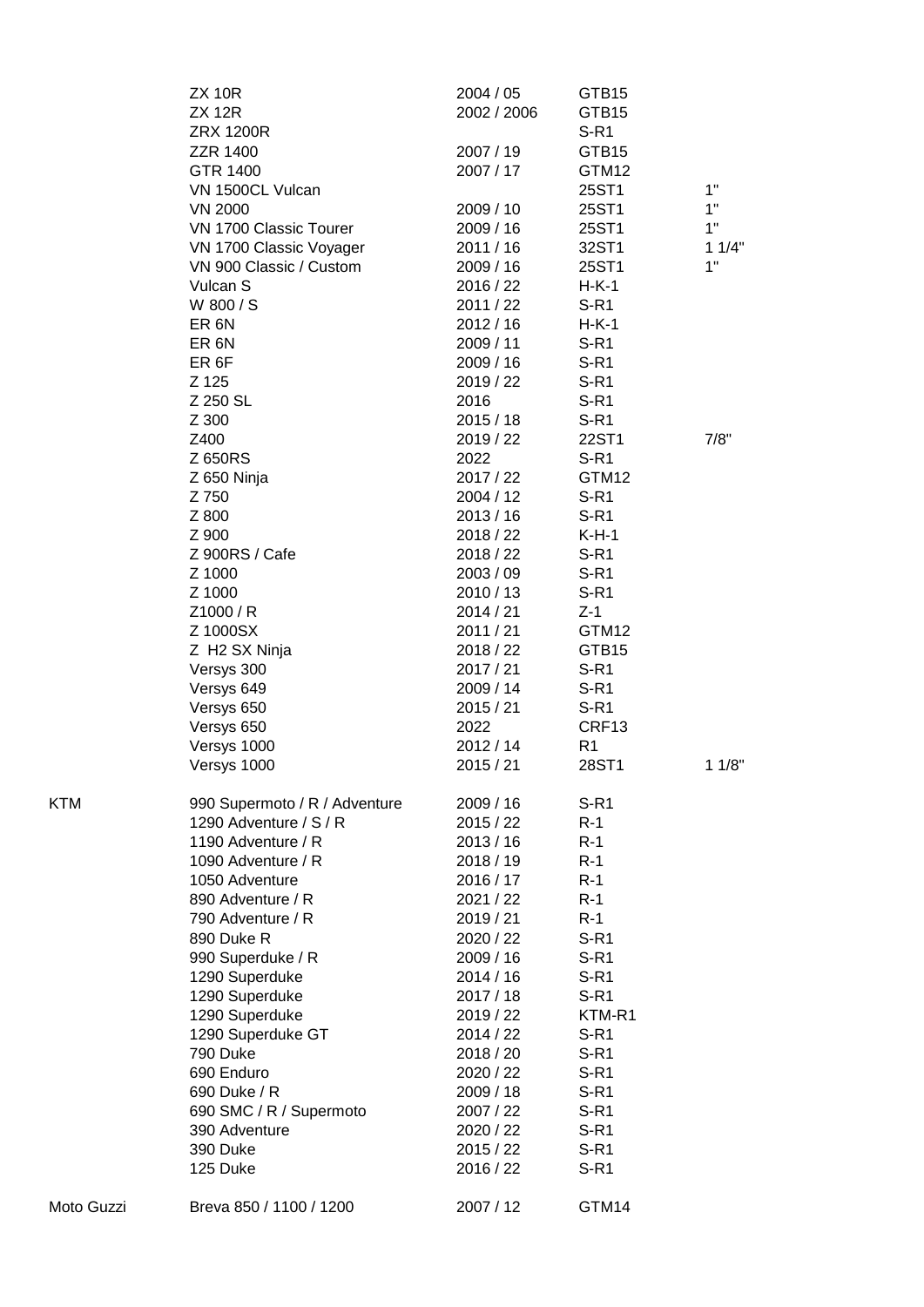|             | Breva 750<br>Eldorado<br>V7 III Classic / Limited<br>V7 III Stone<br>V9 Bobber / Roamer<br><b>Sport Classic</b><br>Griso 1200 8V S.E.<br>1200 sport 4V / 8V<br>Stelvio 1200 4V / 8V NTX<br>V 100 Mandello<br>V85 TT / Travel<br>Norge GT 8V                                                                                                                                                                                                          | 2004 / 09<br>2015/17<br>2009 / 20<br>2017 / 22<br>2016 / 22<br>2009 / 12<br>2006 / 17<br>2010 / 16<br>2009 / 17<br>2022<br>2019 / 22<br>2010 / 17                                                                                                     | S-R <sub>1</sub><br>28ST1<br>$S-R1$<br>$S-R1$<br>$S-R1$<br>$S-R1$<br>28ST1<br>28ST1<br>$S-R1$<br>$S-R1$<br>$S-R1$<br>$S-R1$                                                                                      | 11/8"<br>11/8"<br>11/8"                                                                                  |
|-------------|------------------------------------------------------------------------------------------------------------------------------------------------------------------------------------------------------------------------------------------------------------------------------------------------------------------------------------------------------------------------------------------------------------------------------------------------------|-------------------------------------------------------------------------------------------------------------------------------------------------------------------------------------------------------------------------------------------------------|------------------------------------------------------------------------------------------------------------------------------------------------------------------------------------------------------------------|----------------------------------------------------------------------------------------------------------|
|             | California 1400 Touring / Custom<br>California / EV<br>Bellagio De luxe<br>Nevada<br><b>MGX - 21</b>                                                                                                                                                                                                                                                                                                                                                 | 2013 / 20<br>2012 / 13<br>2007 / 13<br>2013/14<br>2017 / 20                                                                                                                                                                                           | 28ST1<br>$S-R1$<br>32ST1<br>22ST1<br>GTM14                                                                                                                                                                       | 11/8"<br>11/4"<br>7/8"                                                                                   |
| Moto Morini | Corsaro 1200<br>Sport 1200<br>Granpasso 1200<br>X-Cape 650                                                                                                                                                                                                                                                                                                                                                                                           | 2006 / 18<br>2009 / 14<br>2009 / 18<br>2022                                                                                                                                                                                                           | 28ST1<br>25ST1<br>25ST1<br>$S-R1$                                                                                                                                                                                | 11/8"<br>1"<br>1"                                                                                        |
| MV Agusta   | F 4 750<br>F 4 1000 / 312RR<br>F4/R/RR<br>F 3 675 / 800<br>Brutale 1090 / RR<br>Garmin<br>Brutale 800 / 920 / RR<br>Brutale 675<br>Brutale 989R<br>Brutale 989RR<br>Rivale 800<br>Stradale 800 / Lucco<br>Turismo Veloce / RS                                                                                                                                                                                                                        | 1999 / 2003<br>2004 / 09<br>2010 / 19<br>2012 / 22<br>2012/16<br>2012 / 15<br>2012 / 17<br>2009<br>2009<br>2013/18<br>2015 / 19<br>2015/22                                                                                                            | MV <sub>2</sub><br>MV <sub>2</sub><br>MV <sub>3</sub><br>MV1<br>R <sub>1</sub><br>$S-R1$<br>$S-R1$<br>$S-R1$<br>$S-R1$<br>$S-R1$<br>$S-R1$<br>$S-R1$                                                             |                                                                                                          |
| Suzuki      | GSX-R 600<br>GSX-R 600<br>GSX-R 750<br>GSX-R 750<br>GSX-R 1000<br>GSX-R 1000<br>GSX-R 1000<br><b>GSX-S125</b><br>GSX-S 750 / ZA<br>GSX-S 1000<br>GSX-S 1000 / F / A<br>GSX-S 1000S Katana<br>GSX 1300 R<br>Hayabusa<br>GSX 1400 Yoshimura<br><b>GSX 600F</b><br><b>GSX 750F</b><br>SV 1000S<br><b>GSF 650F</b><br><b>Bandit</b><br>GSF 1200F Bandit<br>GSF 650SA touring<br>GSF 650A / S / SA<br>GSF 1250A / SA / GT / Bandit<br>VL 1500 K7 Intruder | 2000 / 05<br>2006 / 16<br>2000 / 04<br>2005 / 17<br>2000 / 04<br>2005 / 08<br>2009 / 22<br>2017 / 20<br>2017 / 22<br>2015/22<br>2015/22<br>2019 / 22<br>All<br>2006<br>2000 / 07<br>2000 / 07<br>Allen<br>2008 / 11<br>2006 / 12<br>2008 / 12<br>2008 | GTB13<br>GTB15<br>GTB13<br>GTB15<br>GTB17<br>GTB13<br>GTB15<br>$S-R1$<br>$S-R1$<br>$S-R1$<br>$S-R1$<br>$S-R1$<br>GTB13<br>22ST1<br>GTB14<br>GTB14<br>GTB13<br>22ST1<br>22ST1<br>22ST1<br>22ST1<br>22ST1<br>25ST1 | 7/8"<br>incl. steering stem nut<br>incl. steering stem nut<br>7/8"<br>7/8"<br>7/8"<br>7/8"<br>7/8"<br>1" |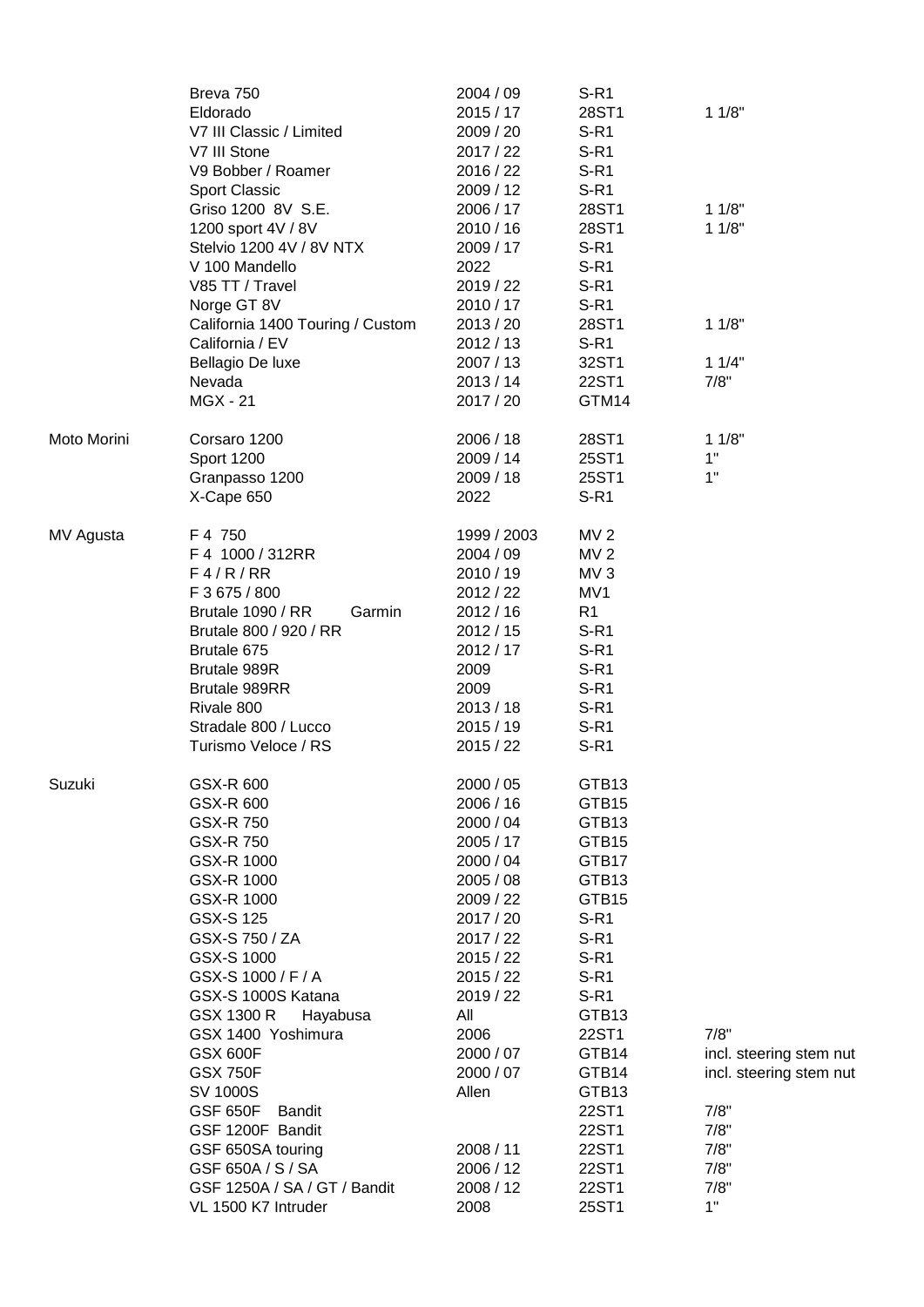|            | <b>VL 800</b><br>Intruder       |           | 25ST1          | 1"                      |
|------------|---------------------------------|-----------|----------------|-------------------------|
|            | C 800C / Classic Intruder       | 2013/17   | 25ST1          | 1"                      |
|            | 1500 Intruder                   | 2014/17   | 25ST1          | 1"                      |
|            | C 1800R / T Intruder            | 2013/15   | 25ST1          | 1"                      |
|            | VZ 800 K7 Intruder              | 2008      | 25ST1          | 1"                      |
|            | VL 250 K7 Intruder              | 2008      | 22ST1          | 7/8"                    |
|            | VL 125 K7 Intruder              | 2008      | 22ST1          | 7/8"                    |
|            | V-Strom 1050 XT                 | 2020 / 22 | $R-1$          |                         |
|            | V-Strom 1000                    | 2014 / 22 | V-Strom-1      |                         |
|            | V-Strom 1000                    | 2003 / 13 | 22ST1          | 7/8"                    |
|            | V-Strom 650 / A / BR / Touring  | 2007 / 22 | 22ST1          | 7/8"                    |
|            | V-Strom 250 A                   | 2018 / 20 | 22ST1          |                         |
|            | M 800 Intruder                  | 2015      | 25ST1          | 1"                      |
|            | M 1800 R2                       | 2009 / 17 | $S-R1$         |                         |
|            | <b>VLR 1800F</b>                | 2009 / 12 | 25ST1          | 1"                      |
|            | GSR 750A / Street / Extreem     | 2011 / 16 | $S-R1$         |                         |
|            | GSR 600A / Street / Extreem     | 2009 / 11 | $S-R1$         |                         |
|            | GSX 1300 B-King / X-treme       | 2009 / 14 | $S-R1$         |                         |
|            | GSX 650 / FA / Touring          | 2008/16   | 22ST1          | 7/8"                    |
|            | GSX 1250 / FA / TE              | 2012/16   | 22ST1          | 7/8"                    |
|            | SV 650 / A / Gladius            | 2007 / 22 | 22ST1          | 7/8"                    |
|            | Inazuma 250 F                   | 2015/16   | 22ST1          | 7/8"                    |
| <b>SWM</b> | Superdual 650 T / X             | 2018 / 21 | R12GS-1        |                         |
|            | Outlaw 440 / 500                | 2018 / 21 | $S-R1$         |                         |
|            | <b>RS 500R</b>                  | 2018 / 22 | $S-R1$         |                         |
|            | Varez 125                       | 2020 / 22 | $S-R1$         |                         |
| Triumph    | Daytona 675                     | 2006 / 13 | GTB13          |                         |
|            | Sprint GT1050                   | 2010 / 13 | GTB21          | incl. steering stem nut |
|            | Sprint ST1050                   | 2005/10   | GTB21          | incl. steering stem nut |
|            | Tiger 1050 SE / Sport           | 2010 / 20 | $R-1$          |                         |
|            | Tiger / SE 1050                 | 2007 / 09 | 22ST1          | 7/8"                    |
|            | Tiger 995i                      | 2001 / 06 | 22ST1          | 7/8"                    |
|            | <b>Tiger Explorer</b>           | 2012/15   | <b>CRF13-2</b> |                         |
|            | Tiger 1200 XCA / Explorer       | 2012 / 21 | 28ST1          | 11/8"                   |
|            | <b>Tiger 1200</b>               | 2022      | $S-R1$         |                         |
|            | Tiger 900                       | 2020 / 22 | R12GS-1 + A-10 |                         |
|            | Tiger 850 Sport                 | 2021 / 22 | R12GS-1 + A-10 |                         |
|            | Tiger 800 / XC / XR / XCA       | 2011 / 20 | 28ST1          | 11/8"                   |
|            | Tiger 660                       | 2022      | $S-R1$         |                         |
|            | Trident 660                     | 2022      | $S-R1$         |                         |
|            | <b>Street Triple</b>            | 2008 / 11 | 22ST1          | 7/8"                    |
|            | Street Triple R / SE            | 2009 / 11 | 28ST1          | 11/8"                   |
|            | Street Triple 675 / 765 / RS    | 2012 / 22 | $S-R1$         |                         |
|            | <b>Speed Triple</b>             | 1997 / 07 | 22ST1          | 7/8"                    |
|            | <b>Speed Triple</b>             | 2008 / 12 | 28ST1          | 11/8"                   |
|            | Speed Triple 1050 R / S         | 2012 / 22 | $S-R1$         |                         |
|            | Speedmaster                     | 2003 / 16 | 25ST1          | 1"                      |
|            | Speedmaster                     | 2018 / 21 | $S-R1$         |                         |
|            | Speed Twin                      | 2019 / 22 | $S-R1$         |                         |
|            | America                         | 2016      | $S-R1$         |                         |
|            | Street Twin / Scrambler / Cup   | 2016 / 22 | $S-R1$         |                         |
|            | Thruxton 900                    | 2008 / 15 | $S-R1$         |                         |
|            | <b>Bobber</b>                   | 2017      | $S-R1$         |                         |
|            | <b>Bonneville SE</b>            | 2009 / 10 | 22ST1          | 7/8"                    |
|            | Bonneville T100 / Spirit / T214 | 2009 / 22 | $S-R1$         |                         |
|            | T120 / Ace                      | 2017 / 22 | $S-R1$         |                         |
|            | <b>Bonneville</b>               | 2001 / 08 | $S-R1$         |                         |
|            |                                 |           |                |                         |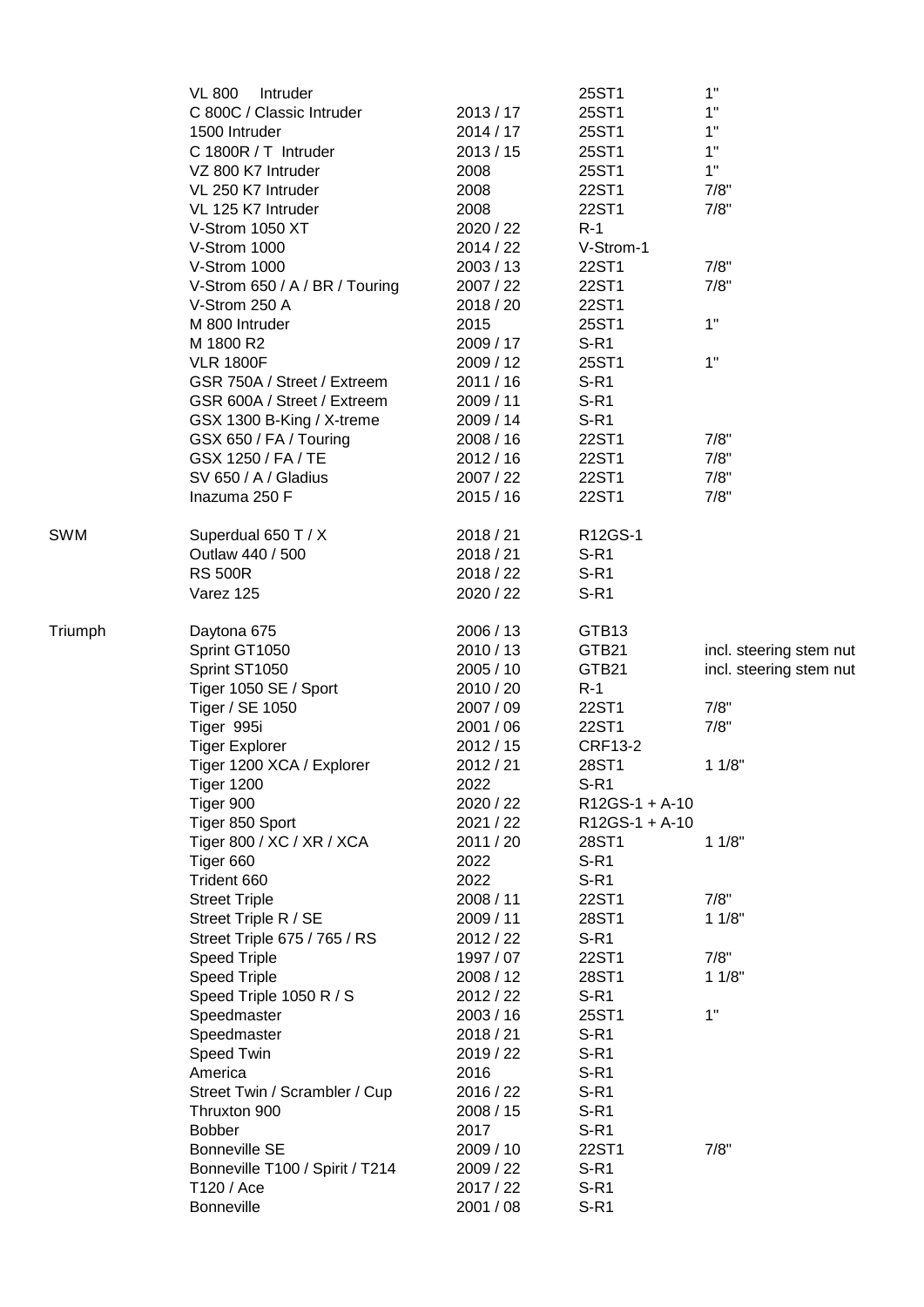|         | New Bonneville / Classic<br>Bonneville / Street cup / Bobber<br>Rocket 3 / GT | 2009 / 13<br>2018 / 19<br>2020 / 22 | $S-R1$<br>$S-R1$<br>$K-H-1$ |              |
|---------|-------------------------------------------------------------------------------|-------------------------------------|-----------------------------|--------------|
|         | Rocket 3 Touring                                                              | 2008 / 15                           | 25ST1                       | 1"           |
|         | Thunderbird 900<br>Thunderbird SE / 1600 / 1700                               | Allen<br>2009 / 13                  | $S-R1$<br>25ST1             | 1"           |
|         | Thunderbird 1700 Storm /<br>Commander                                         | 2014 / 16                           | $S-R1$                      |              |
|         | Scrambler / Street                                                            | 2006 / 22                           | $S-R1$                      |              |
|         | Scrambler 1200XC                                                              | 2019 / 22                           | $S-R1$                      |              |
|         | Legend 2<br>Adventurer                                                        | Allen<br>Allen                      | $S-R1$<br>$S-R1$            |              |
| Victory | <b>Boardwalk</b>                                                              | 2014/16                             | 25ST1                       | 1"           |
|         | Judge                                                                         | 2014/16                             | 25ST1                       | 1"           |
|         | Vegas Jackpot                                                                 | 2014/16                             | 25ST1                       | 1"           |
|         | Vegas Hich-bol                                                                | 2014/16                             | 25ST1                       | 1"           |
|         | Vegas 8-Ball                                                                  | 2014/16                             | 25ST1                       | $\mathbf{1}$ |
|         | Hammer S / 8-Ball                                                             | 2014 / 16                           | 25ST1                       | 1"           |
| Yamaha  | <b>YZF 600R (R6)</b>                                                          | 2001 / 22                           | GTB13                       |              |
|         | YZF 1000R (R1) / R1-M                                                         | 2004 / 22                           | GTB13                       |              |
|         | YZF 1000R (R1)                                                                | 2002 / 03                           | GTB17                       |              |
|         | FJR 1300 / A / AS                                                             | All                                 | FJR <sub>13</sub>           |              |
|         | XJR 1300<br>XJR 1300                                                          | 2008 / 17<br>/ 2007                 | $S-R1$<br>22ST1             | 7/8"         |
|         | <b>XSR 900</b>                                                                | 2016 / 22                           | $S-R1$                      |              |
|         | XV 950R                                                                       | 2014 / 19                           | $R-1$                       |              |
|         | <b>XV 1900A</b>                                                               | 2011 / 16                           | $S-R1$                      |              |
|         | XV 1600 Wildstar                                                              |                                     | 25ST1                       | 1"           |
|         | XVS 1100 Dragstar                                                             |                                     | 25ST1                       | 1"           |
|         | XVS 950 A Midnight Star                                                       | 2009 / 13                           | 25ST1                       | 1"           |
|         | XVS 650 Dragstar                                                              |                                     | 25ST1                       | 1"           |
|         | XT1200 Z / ZE Super Ténéré                                                    | 2010 / 21                           | CRF13                       |              |
|         | Ténéré 700                                                                    | 2020 / 22                           | R12GS-1                     |              |
|         | XT 660X / Z / R                                                               | 2011 / 16                           | S-R1                        |              |
|         | TDM 900                                                                       | 2004 / 15                           | 22ST1                       | 7/8"         |
|         | XJ 900 Diversion                                                              |                                     | 22ST1                       | 7/8"         |
|         | XJ 6 N / F / Diversion                                                        | 2009 / 15                           | 22ST1                       | 7/8"         |
|         | <b>YBR 250</b>                                                                | 2009 / 10                           | 22ST1                       | 7/8"         |
|         | $FZ$ 1 / N / Fazer / S                                                        | 2006 / 15                           | $S-R1$                      |              |
|         | FZ 8 / Fazer / N                                                              | 2010 / 15                           | $S-R1$                      |              |
|         | FZ 8 GT                                                                       | 2013                                | 22ST1                       | 7/8"         |
|         | FZ 6 NHG                                                                      | 2004 / 11                           | $S-R1$                      |              |
|         | FZ 6 SAHG / Fazer                                                             | 2009 / 11                           | $S-R1$                      |              |
|         | FZS 1000 Fazer                                                                | 2003                                | $S-R1$                      |              |
|         | FZS 600 N / Fazer                                                             | 1998 / 05                           | 22ST1                       | 7/8"         |
|         | MT 125                                                                        | 2016 / 22                           | $S-R1$                      |              |
|         | MT 01                                                                         | 2010                                | $S-R1$                      |              |
|         | MT 03                                                                         | 2009 / 22                           | $S-R1$                      |              |
|         | MT 07                                                                         | 2014 / 22                           | MT 07                       |              |
|         | MT 09                                                                         | 2013 / 22                           | $S-R1$                      |              |
|         | MT 09 Tracer / GT / Tracer 9                                                  | 2015 / 22                           | 28ST1                       | 11/8"        |
|         | MT 10 / SP / Tourer                                                           | 2016 / 22                           | 28ST1                       | 11/8"        |
|         | Niken                                                                         | 2019 / 21                           | $S-R1$                      |              |
|         | V-Max 1700                                                                    | 2011 / 16                           | $S-R1$                      |              |
|         | <b>VMX 1200</b>                                                               | 2000 / 09                           | $S-R1$                      |              |
|         | T-Max / Lux-Max / Iron-Max 530                                                | 2011/16                             | T-Max                       |              |